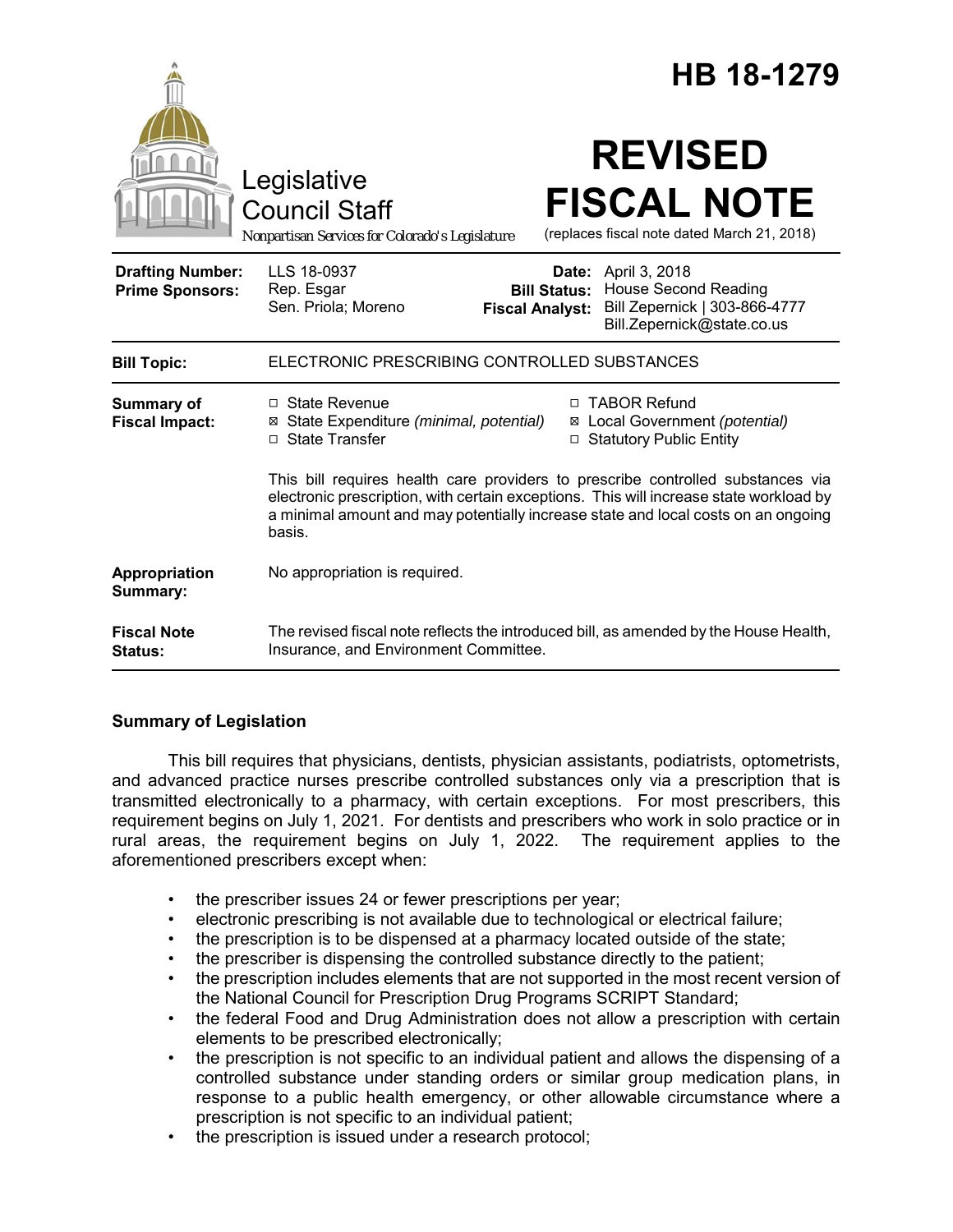April 3, 2018

- the controlled substance is to be administered to a patient in a hospital, nursing care home, hospice facility, dialysis treatment clinic, assisted living residence, or to a person in the custody of the Department of Corrections; or
- the prescriber reasonably determines that the patient would be unable to obtain controlled substances in a timely manner and that his or her medical condition would be adversely affected if a prescription is issued electronically.

The requirement to prescribe electronically is monitored via questionnaires administered by each profession's regulatory board, and failure to prescribe electronically or to truthfully respond to the survey constitutes unprofessional conduct that may result in a disciplinary action against the health care provider. A pharmacy is not required to verify whether a non-electronic prescription conforms with one of the allowable exceptions and may fill the prescription as allowed under law.

Lastly, the bill repeals several provisions of Senate Bill 18-022 that, if enacted, clarify health care provider's ability to voluntarily prescribe opioid medication electronically.

## **State Expenditures**

This bill increases workload in the Department of Regulatory Agencies. Other state agencies that employ providers with prescription authority may have additional workload and potentially increased costs. These impacts are discussed below.

**Department of Regulatory Agencies.** The Division of Professions and Occupations and the various health professional regulatory boards in the Department of Regulatory Agencies will have additional workload to promulgate rules, conduct outreach with health care providers, review compliance questionnaire responses, and investigate instances of noncompliance. Any disciplinary actions for noncompliance may also increase the need for legal services provided by the Department of Law. It is assumed that health care providers will have a high level of compliance with the bill. Therefore, it is assumed that this increase in workload can be accomplished within existing appropriations.

**Other agencies.** Other agencies that employ health care providers with prescriptive authority may also have workload and costs to train employees on the new requirements and potentially to purchase software or hardware necessary to allow for electronic prescribing. However, agencies surveyed for this fiscal note report that they already use or have access to electronic prescribing; therefore, it is assumed that any additional workload and costs for other state agencies will be minimal.

#### **Local Government**

Similar to the state agency impact discussed above, local governments that operate health care facilities or employ health care providers with prescriptive authority may have additional workload and cost to train employees or implement or make modifications to their information technology systems to allow for electronic prescribing.